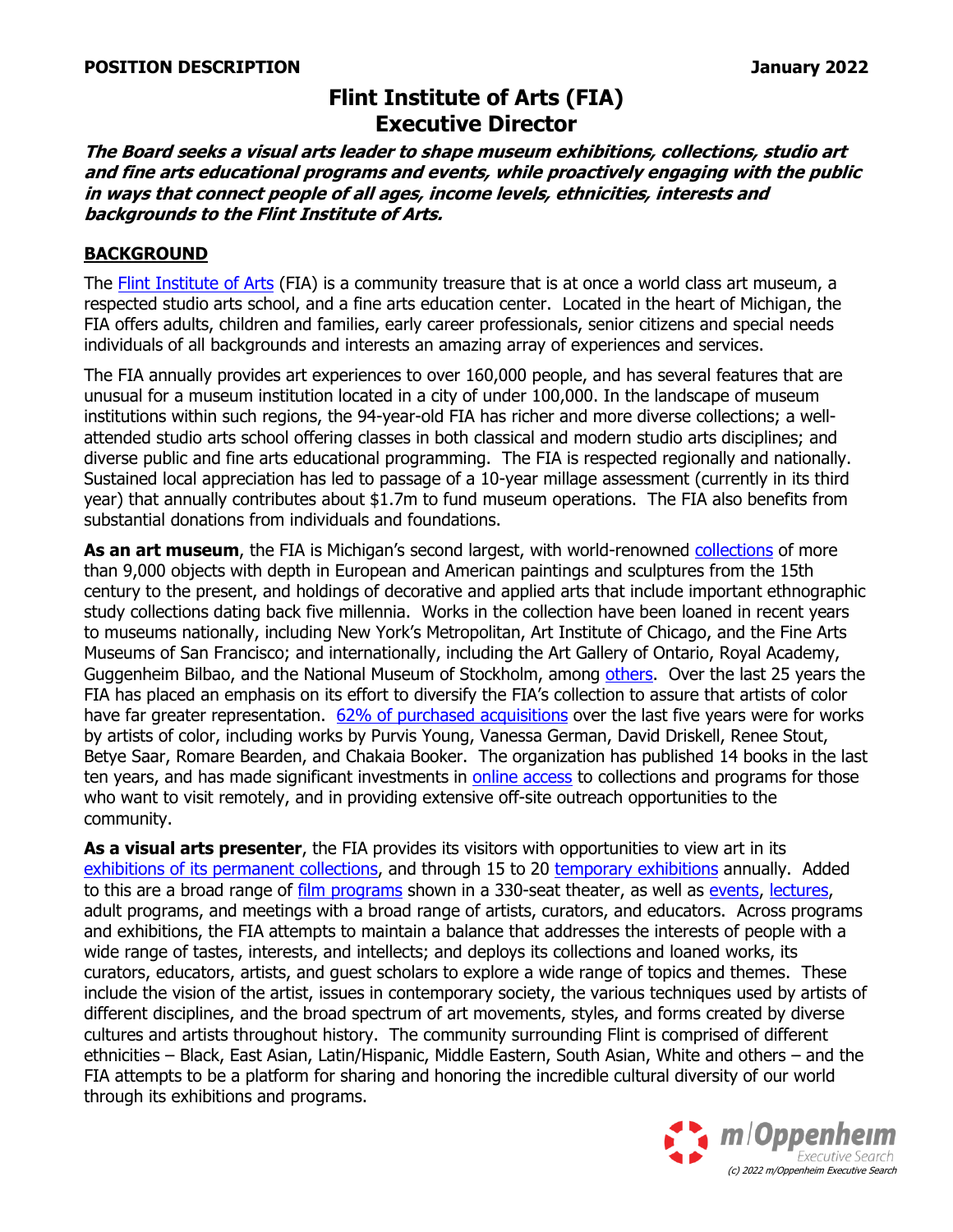## **Flint Institute of Arts Executive Director**

**As a school**, the FIA [Art School](https://flintarts.org/learn/news) is the nation's fourth-largest non-accredited art museum school. The school and its [studios](https://flintarts.org/learn/spaces) provide a robust schedule for students of all ages (from toddlers to seniors) including art-making classes, workshops and demonstrations; curriculum-based [gallery, studio, and](https://flintarts.org/learn/schools)  [outreach programs](https://flintarts.org/learn/schools) for PreK-12, Head Start, and [homeschool](https://flintarts.org/programs/homeschool-programs) students. The school also provides summer camps for youth, free family activities, and a pre-college portfolio development program for gifted high school students; and runs at full capacity seven days weekly. Studio instruction is provided in a range of disciplines, including: drawing, painting, sculpture, photography, mixed media, printmaking, ceramics, fiber, glass blowing, and flameworking. Growth has been robust. In the last five years the number of courses/workshops have grown by 45%, the faculty roster by 50%, and registrations by 69%, with annual enrollment of over 2,200. Recently expanded educational offerings include the addition of a state of the art [glass facilities](https://flintarts.org/art/glassblowing-flameworking-at-the-fia) and partnerships with University of Michigan-Flint and other local colleges and universities.

The FIA is located in a 171,722 sq. ft facility (with 51,713 sq. ft of gallery space) open to the public 7 days a week, with galleries closed on major holidays. The building itself is situated in a park-like complex of independent cultural institutions that include the FIA, the Flint Institute of Music, The Whiting Auditorium, Flint Repertory Theatre, Flint Institute of Science and History, Longway Planetarium, Flint Public Library, and Applewood Estate and Gardens,

Admission to the museum is free for FIA members, Genesee County residents, and children under 12, and there is a modest admission fee for others. The FIA's current annual budget is \$6.6 million; the organization is governed by a 31-member Board organized with a smaller group of officers led by the Board President; there are 95 staff, 35 Art School Faculty, 200 volunteers including 19 docents; 2,300 members and an annual attendance and participation in the museum averaging 160,000. Two nonprofit volunteer auxiliary groups (Founders Society and Friends of Modern Art) provide financial support for museum exhibitions, programs, and acquisitions through the creation and management of annual fundraising events. Assets of the museum include the collection, and an endowment totaling approximately \$40 million in invested assets, as of December 2020. Over the last several years the budget has remained stable. The Board and staff exercise strong financial controls over the annual budget while also planning for capital repairs and upgrades to facilities based on a long-range building systems replacement forecast.

The Flint Institute of Arts is accredited by the American Association of Museums, an honor held consistently for more than 40 years, and has maintained membership to the American Association of Museum Directors since 1989, proving its dedication to quality programming, adherence to standards of excellence, and commitment to education.

A broad range of Board, staff, community and other leaders representing diverse interests, have described the journey of the FIA in satisfied yet not complacent terms. Continued work to address issues of representation in collections, exhibitions, programs, board and staff is integrated into the organization's activities and investments at all levels. Additionally, the FIA seeks to play a constructive role in positioning Flint as an attractive magnet for business investment. To this end, the Executive Director's work includes tireless advocacy for engagement with, and support of, the FIA regionally, nationally and internationally.

**The new Executive Director will take the reins of a great institution, with the challenge of developing new, contemporary approaches to being a great art museum and education center as the Flint Institute of Arts enter the coming decade.** 

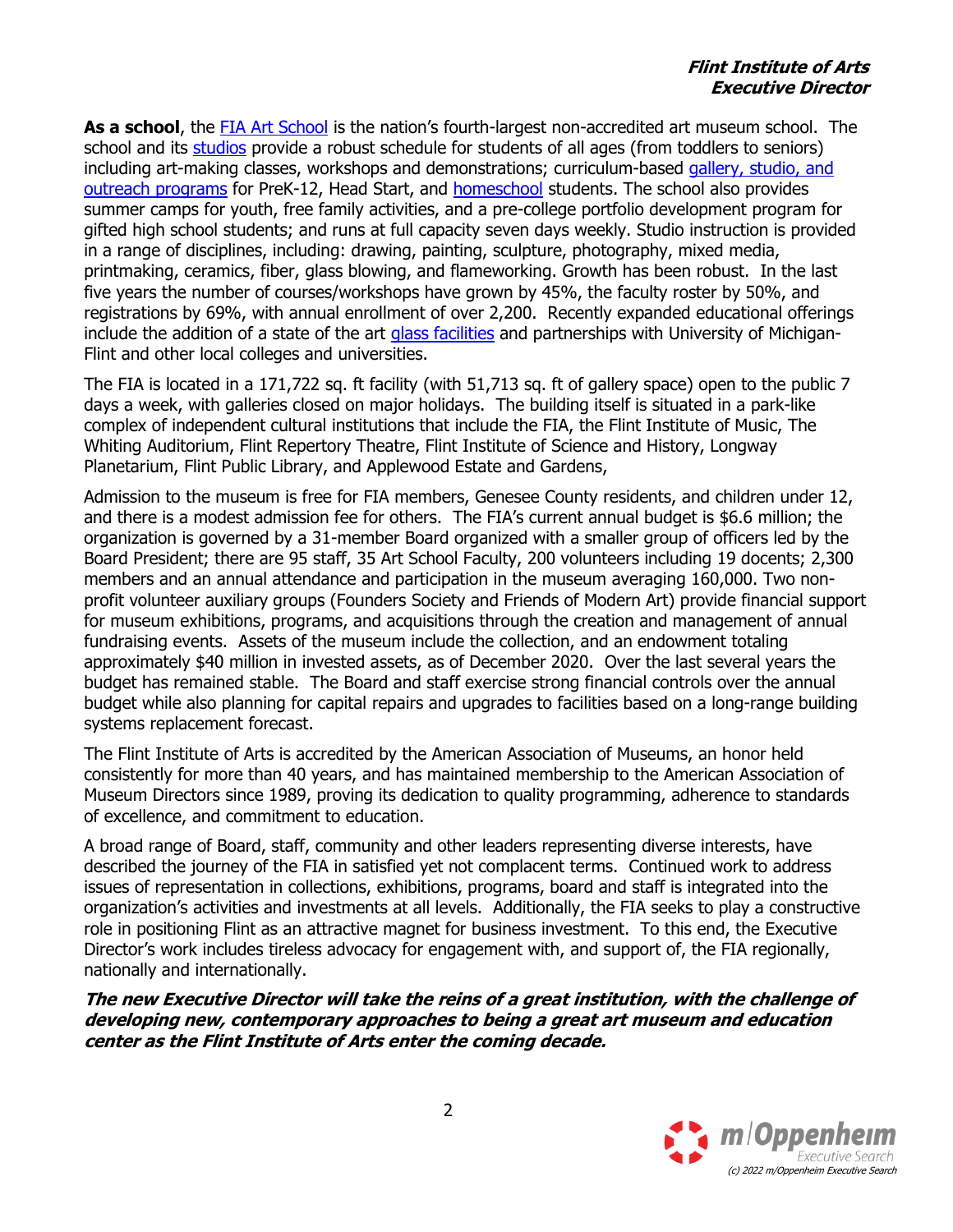## **BASIC FUNCTION**

Reporting to the Board through its Chair, the Executive Director will lead and coordinate all curatorial, collections, conservation, education, programming, external relations, fundraising, finances and management, facilities and security functions of the Flint Institute of Arts. The three primary metrics for the Executive Director will be to: maximize museum attendance by appealing to the diversity of Genesee County citizens and visitors across all FIA activities; assure the long-term financial strength and stability of the FIA; and advance the FIA's reputation regionally, nationally, and internationally as a respected visual arts institution.

The Executive Director oversees the activities of 95 staff and 35 Art School faculty and sets the highest standards of professionalism across all departments of the FIA. In addition to understanding traditional approaches to exhibitions, studio arts, and art historical education, the new Executive Director will seek to understand the potential benefit of new approaches using different forms of media, diverse communication modalities (on-site interactive, mobile, video, etc.), use of interactive technologies, and other approaches to enhance the visitor experience and facilitate learning. Together with the marketing, communications, and IT specialists, curators, and educators will shape unique and enriching experiences through gallery and classroom-based programming, digital media, and lifelong learning opportunities.

The Executive Director must be a student of, and an active contributor to, the modern museum and arts education field. She/he/they is expected to shape strategies while considering the continuing evolution of the visual arts sector and must have insight into how to reach and engage audiences with different needs and interest. Innovative practice is particularly important to the FIA given its place in the heart of a city that seeks to remake itself as a hub for innovation and entrepreneurship. The Executive Director will chart a long-term vision for the FIA, making the art museum and school central to the cultural life of Genesee County and the City of Flint and a must-visit Michigan institution.

The Executive Director will focus on enhancing the collection through aggressive pursuit of new acquisitions that are within the collecting focus and budget of the museum. The public, museum curators, educators, scholars, collectors, and visual arts influencers, also must be made aware of the Museum's exhibitions, collections, and programs, with the objective of enhancing its reputation nationally and internationally.

Fundraising and advocacy will be key to the Executive Director's success. An externally focused leader who is able to comfortably work with people from different walks of life, of different income levels, backgrounds, interests, ethnicities, ages, and ability/disability is essential. The Executive Director will function as one of this region's arts and culture leaders, and should enjoy engaging with people locally, nationally and internationally.

#### **ONGOING RESPONSIBILITIES**

Particularly relevant to the Executive Director's success will be qualifications in four areas:

MANAGEMENT & ORGANIZATIONAL LEADERSHIP

- **Strategy:** An ability to continually interpret and refine the FIA's mission; update and refine the FIA's strategic plan as needed; ensure that policies are consistently implemented and that exhibitions, collections, and programs are aligned with the FIA's arts mission;
- **Team building**: Can build and sustain a high-functioning management team with a culture people enjoy and embrace; a good listener and strategist comfortable receiving input from many sources and able to formulate disparate information into a sound, well-organized plan; hires, motivates and evaluates staff, ensuring that overall staffing is appropriate to meet the

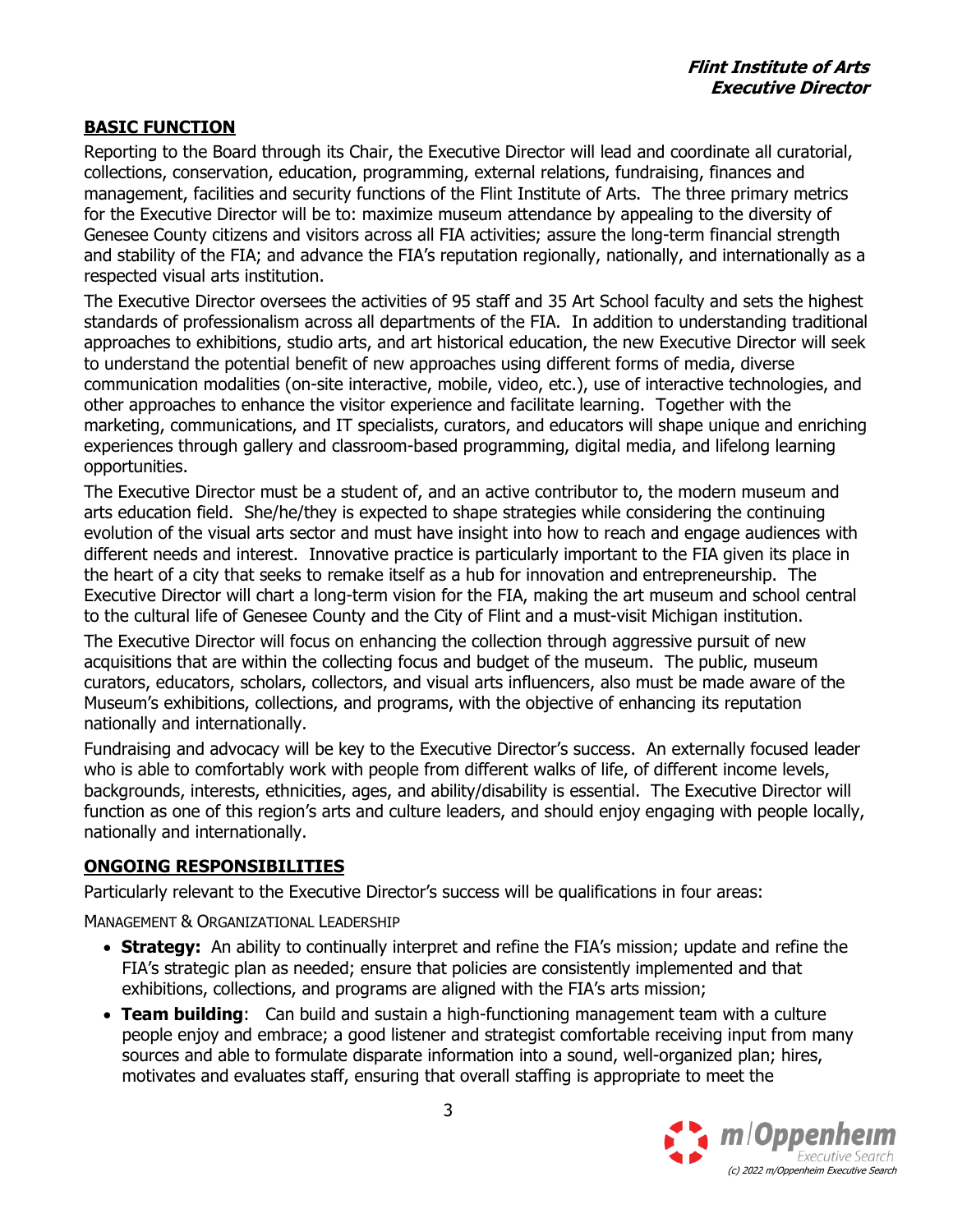organization's goals;

- **Innovation:** Remains updated on latest developments in museum exhibitions, collections management, studio arts, and education best practices, with a strong understanding of the use of technology, media, and other tools to engage audiences, drive attendance, deliver education, and related programming;
- **Financial Strength:** Must have a strong sense of fiscal discipline and controls; an ability to connect ends with means, and an understanding of the short- and long-term financial implications of decisions related to exhibitions, collections, facilities, the school and programs;

ARTS LEADERSHIP: EXHIBITIONS, COLLECTIONS AND EDUCATION

- **Credibility:** A strong understanding of the art-historical significance of the permanent collection, its strengths and weaknesses, and of the collections of museums and collectors from around the world; networked and respected among experts in the field, including scholars, curators, gallerists, auction houses, artists, appraisers, and collectors; an ability to ensure that the FIA's reputation for curatorial teaching and programming excellence and innovation in the museum sector is continually strengthened;
- **Exhibitions:** A track record for exposing art to the general public in new ways while sustaining the highest scholarly standards; must have high visibility and credibility in the art world regionally, nationally, and internationally to help identify and secure important exhibitions; a track record of staging interesting, innovative activities, programs, and events that engage the public and drive attendance to the museum and its exhibitions;
- **Collections:** Able to develop a systematic plan to strengthen and enrich the FIA's collection through careful acquisitions; direct and participate in locating/selecting works of art for inclusion in the collection; develop relationships with collectors that may lead to appropriate gifts; identify funds and seek donors to support acquisitions; must be up-to-date on legal practices in the museum world, especially those affecting collections;
- **Education & Public Programs:** Knowledge of different interpretive and educational approaches for the visual arts that engage and excite the public; an understanding of studio arts teaching methods and pedagogy, of educational technologies, materials & tools, docent training & tours, school programs, use of partnerships and alliances, etc., with the objective of achieving a reputation as an education, studio arts, and programming leader;
- **People:** A track record of building and retaining strong teams of arts professionals; knowledge of the strengths of professionals across the museum field; and the ability to gauge the strengths and weaknesses of the current FIA staff.

FUNDRAISING & REVENUE

- **Advocating for the Museum:** Serve as an articulate, passionate, and persuasive spokesperson for the FIA; represent the FIA to all of its constituencies, funders, the public, government and private agencies, and the local, national and international art media;
- **Contributed Revenue:** Experience shaping strategies that maximize annual, in-kind, and principal gifts; a track record working with development professionals, Board members, curatorial and other staff in developing diversified foundation, individual, public, and corporate funding sources; experience with direct solicitation, and with proactive cultivation of donors, patrons, board members, and prospective board members, to inspire loyalty and support;
- **Earned Revenue:** Experience converting attendance and public profile into revenue through membership sales, general admissions, class registration and tuition, ticket sales for special